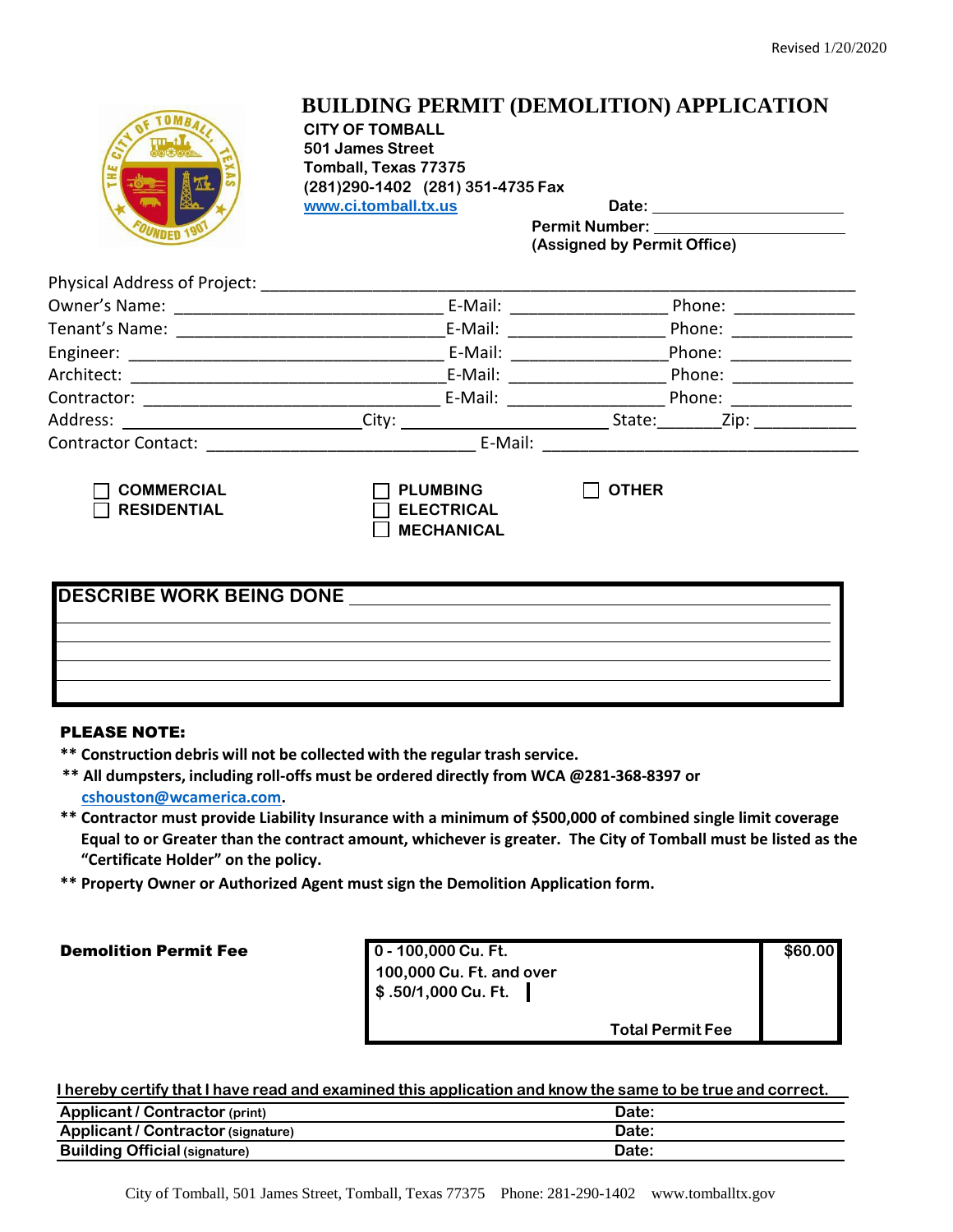

# **DemOIN10h COMPARAGE**

## **DEMOLITION PERMIT**

Applicants wishing to remove a building / structure from a property or demo the interior must first obtain a Demolition Permit. A demo permit is required for the demolition of any structure or building regardless of whether it is a commercial or a residential property. A building demo permit requires the removal of all construction materials from the jobsite. The site must be left free of debris and be level within the boundaries of the property. A demo permit does not authorize work located in the right-of-way such as, "sidewalks, driveways, curbs, or accessibility ramps".

## **PERMITS**

- Step 1 **Plumbing Permit:** A Plumbing Permit shall be purchased to disconnect all sewer, water and gas supply lines connected to the building/structure being demolished. The plumber must have these utilities disconnected from the city source, capped off, inspected, and finaled by the Building Inspector prior to issuing a Demolition Permit.
- Step 2 **Electrical Permit:** If the power lines are still connected to the structure, an Electrical Permit must be purchased to remove them before the Demolition Permit can be issued. This permit will be inspected and approved by the City Building Inspector.
- Step 3 **Asbestos Survey:** Commercial structures require proof of an asbestos inspection from a state certified third party inspector or letter from the Architect or Engineer before a Demolition Permit can be issued. Proof of the asbestos inspection must be provided to the Building Official prior to issuing the demo permit.
- Step 4 **Applying for the Demolition Permit:** When all requirements have been completed, a Demolition Permit will be issued. Liability insurance is required listing the City of Tomball as the "Certificate Holder" on the policy.

### **FEES**

For the demolition of any building or structure in the City of Tomball, the fee shall be:

0 - 100,000 cu. Ft. \$60.00 100,000 cu. ft. and over \$0.50 / 1,000 cu. Ft